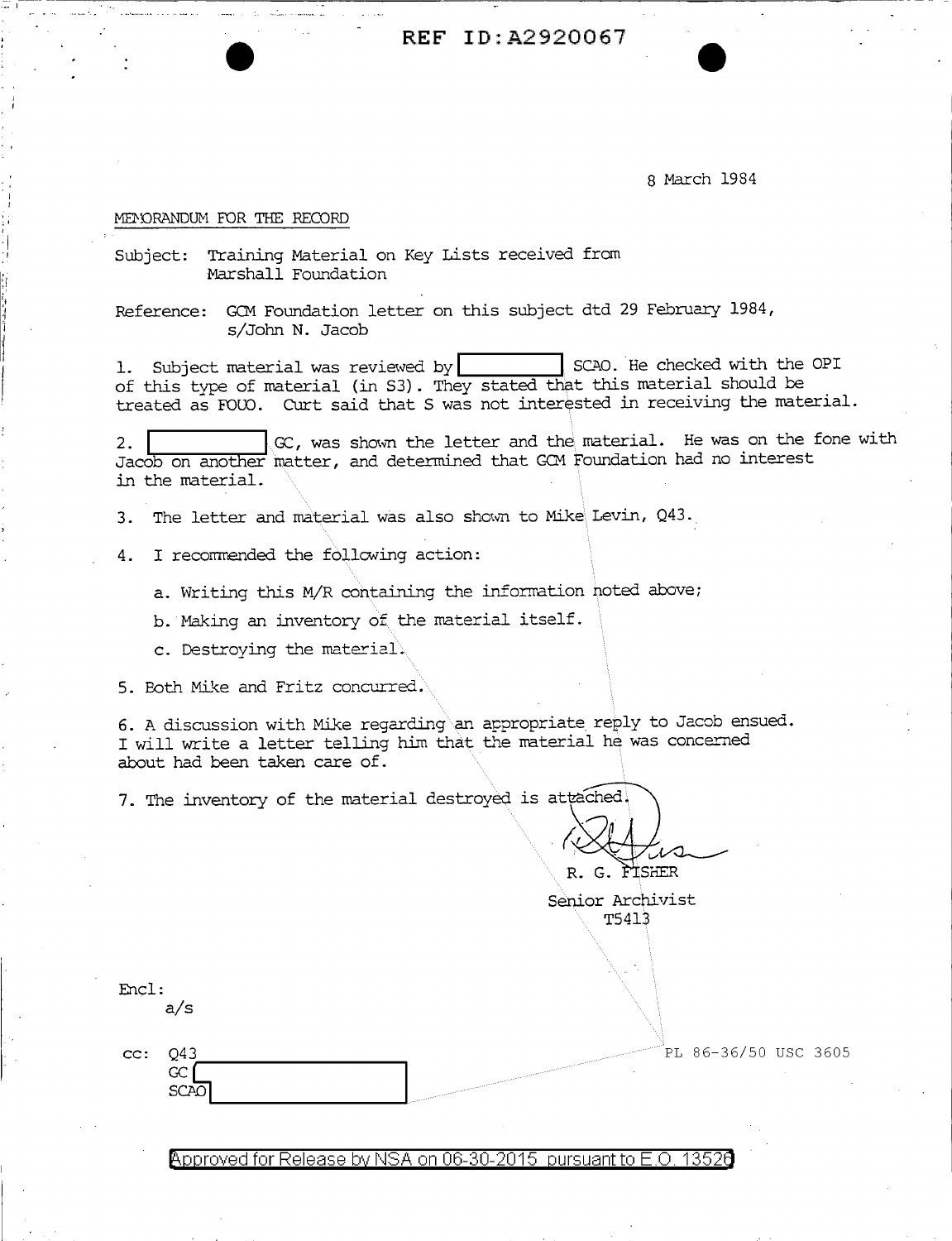## INVENTORY OF MATERIAL RECEIVED  $\mathbb{T}^m\mathcal{N}$ FROM GCM FOUNDATION  $\sim 10^7$

| Copies         | Title                                                                                                                       |                                         | Classification/Marking |
|----------------|-----------------------------------------------------------------------------------------------------------------------------|-----------------------------------------|------------------------|
| 1              | KSA 101 A SAMPLE-BAMECO TREE<br>AUTHENTICATION SYSTEM (U)                                                                   |                                         | FOUO                   |
| 1              | KSP 31 A SAMPLE-LITERAL ONE-TIME PAD                                                                                        | FOR DIANA CRYPTOSYSTEM (U) ENCIPHER     | FOUO                   |
| 1              | KSP 38 A SAMPLE-LITERAL/DIGITAL ONE-TIME PAD                                                                                | FOR CYNTHIA CRYPTOSYSTEM (U) DECIPHER   | FOUO                   |
| $\overline{2}$ | KSC 1100 D SAMPLE-TACTICAL NUMERAL CIPHER/<br>for DAYs 01, 16 and 17                                                        | AUTHENTICATION SYSTEM (Q TYPE) (U)      | <b>FOUO</b>            |
| $\overline{c}$ | NSL 3 A<br>14TH ACR BREVITY LIST<br>Pages 1-8                                                                               |                                         | FOUO                   |
| $\mathbf 1$    | 大气气<br>KCS 271 A SAMPLE-PERSONNEL DAILY SUMMARY<br>CIPHER (U)                                                               |                                         | FOUO                   |
| $1$ in         | KSP 15 A SAMPLE-NUMERICAL ONE-TIME PAD                                                                                      | FOR CALYPSO CRYPTOSYSTEM (U) DECIPHER   | FOUO                   |
| ı              | KSP 17 A SAMPLE-LITERAL ONE-TIME PAD                                                                                        | FOR DIANA CRYPTOSYSTEM (U) DECIPHER     | FOUO                   |
| ı              | KSP 18 B SAMPLE-NUMERICAL ONE-TIME PAD                                                                                      | FOR CALYPSO CRYPTOSYSTEM (U) ENCIPHER   | FOUO                   |
| ı              | KSP 37 A SAMPLE-MEDEA ONE-TIME PAD (U) ENCIPHER                                                                             |                                         | FOUO                   |
| 1              | KSP 21 A SAMPLE-AEC DIGITAL ONE-TIME PAD (U)                                                                                |                                         | FOUO                   |
| l              | KSA 450 D SAMPLE-TACTICAL AUTHENTICATION<br>SYSTEM (B TYPE) (U)<br>DAYs 02, 15, 16, 18 and 31                               |                                         | <b>FOUO</b>            |
| ı              | KAL 55 B<br>disc                                                                                                            | Pictoral display of base and rotatable  | <b>FOUO</b>            |
| ı              | KLI-12                                                                                                                      | Pictoral display of "Holder and Grille" | FOUO                   |
| ┻              | KSA 230 A SAMPLE-TRITON WORLDWIDE<br>AUTHENTICATION SYSTEM (U)<br>4 pages                                                   |                                         | <b>FOUO</b>            |
| 1              | KSA 252 B SAMPLE-COMMAND AUTHENTICATION                                                                                     | SYSTEM-AIR FORCE (U) 8 pages            | FOUO                   |
| ı              | KSC 62 A<br>SAMPLE-FAR EAST AREA                                                                                            | OPERATIONS CODE (U) 32 pages            | FOUO                   |
| 1              | KSC 103 A SAMPLE-AIR FORCE EASTERN TEST<br>RANGE/SPACE AND MISSILE TEST<br>CENTER MISSILE TEST SUPPORT<br>CODE (U) 16 pages |                                         | <b>FOUO</b>            |